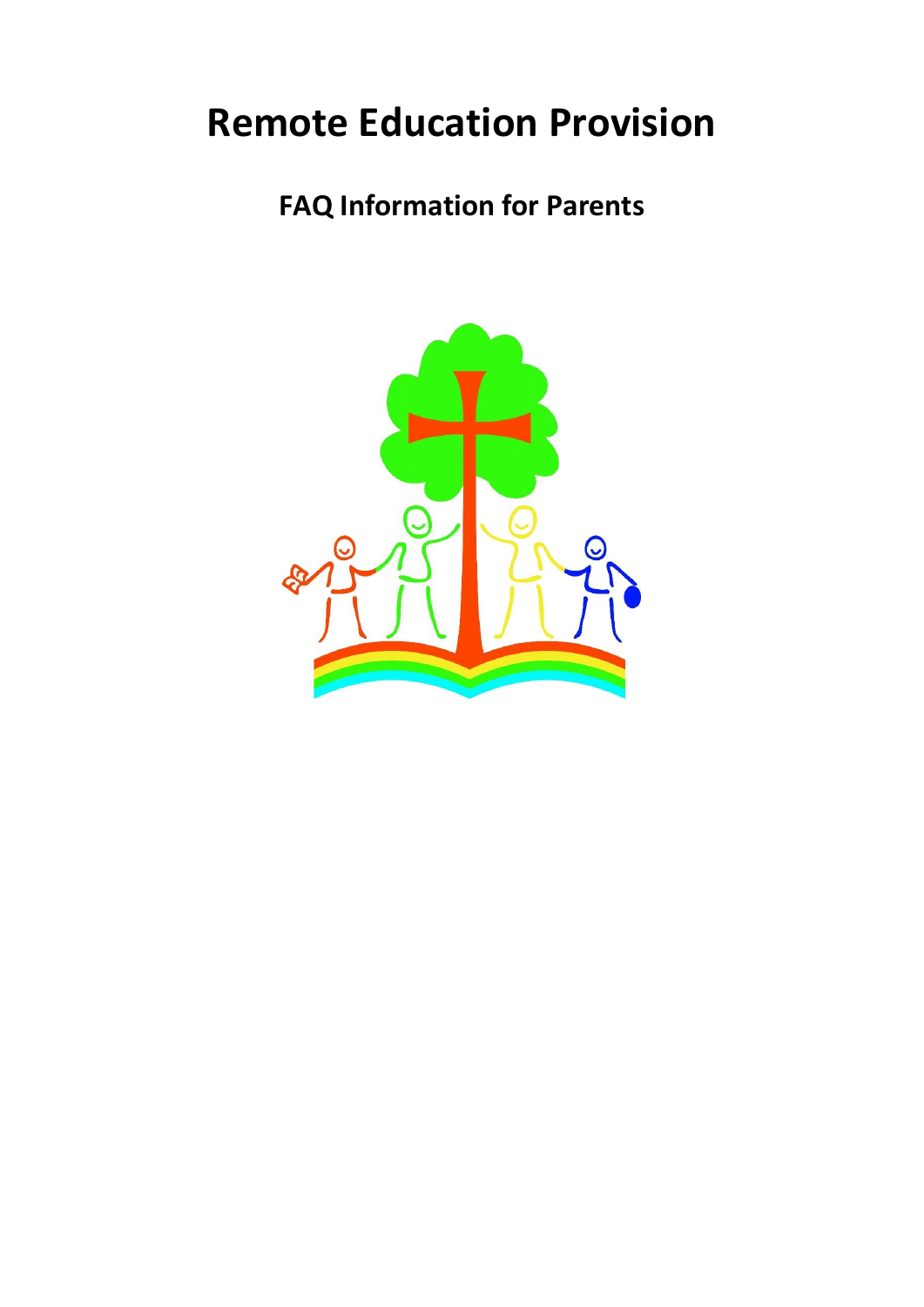# **Remote education provision: FAQ information for parents**

This information is intended to provide clarity and transparency to pupils and parents or carers about what to expect from remote education where national or local restrictions require entire cohorts (or bubbles) to remain at home. For more details please read our Remote Learning Policy, Remote Education - A Statement of Principles and Remote Learning Expectations documents on the website. In addition, there are Remote Learning Tips documents for parents and children as well as a Remote Learning Code of Conduct.

For details of what to expect where individual pupils are self-isolating, please see the final section of this page.

# **The remote curriculum: what is taught to pupils at home**

A pupil's first day or two of being educated remotely might look different from our standard approach, if and when we take all necessary actions to prepare for a longer period of remote teaching.

# **What should my child expect from immediate remote education in the first day or two of pupils being sent home?**

Staff will be expected to post learning for children 24 hours following the start of remote learning to give time for adequate preparation.

# **What should my child expect from remote education after the first day or two of pupils being sent home?**

After 24 hours, of a pod/class or school being closed the teacher will upload the learning timetable/grid for week by 9am the next day or weekly on Monday. You or your child will need to log on to seesaw and access the remote learning activities.

# *In line with the remote learning policy*

Teachers will:

- Upload the activities and links for the day by 9am each morning
- Offer a daily Zoom motivation / wellbeing whole class meeting
- Organise zoom teaching *around 15-20 mins in duration* for those children who need extra support to take place at a prearranged time during the day. This may be filmed for those children not able to attend to watch later
- Organise a zoom session for a 'wellbeing catch-up' with the whole class once a week
- Organise zoom sessions for any individual children and their parents with the teacher and/or SENCo as agreed
- Check and mark uploaded work daily, provide feedback (verbal, highlighted, short comment as appropriate) and return it to children to act upon. Support sessions organised and undertaken if needed
- Expect pupils to upload completed daily work by the end of each day (preferably before 4pm) If later, same day marking may not be possible
- Timetable time for marking, feedback, lesson preparation and other professional duties when they will be unavailable

Please be patient when requesting support from staff. You could be 1 of 30 parents who are asking at that moment

# **Following the first few days of remote education, will my child be taught broadly the same curriculum as they would if they were in school?**

We teach the same curriculum remotely as we do in school, wherever possible, and appropriate. However, we have needed to make some adaptations in some subjects. For example, in art, media at home may be limited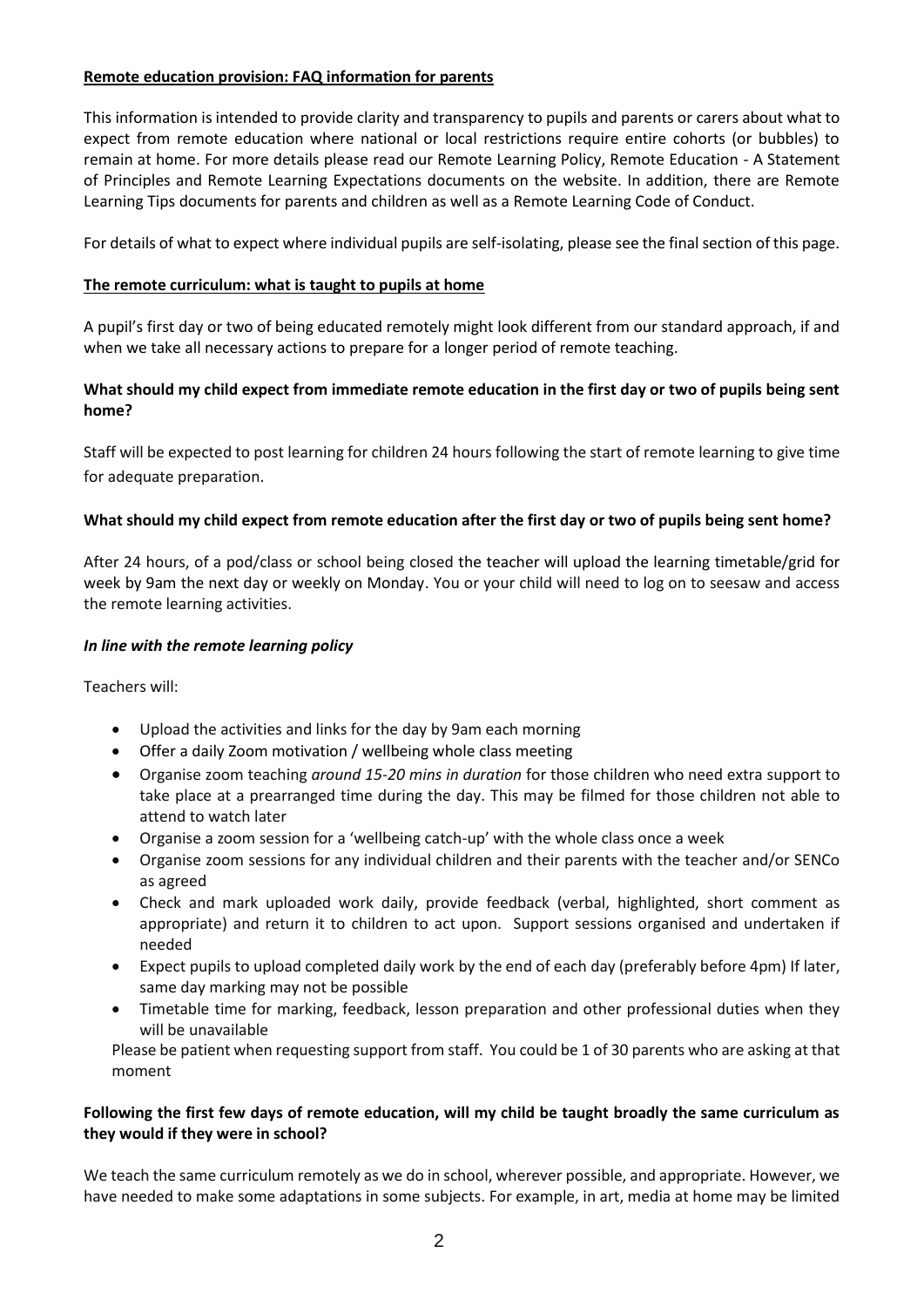so the curriculum will take account of this, music lessons reliant on specialist teaching or equipment may be adapted.

# **For remote learning, we use a combination of the following approaches to teach pupils remotely:**

- recorded teaching (e.g. Video/audio recordings made by teachers, Oak National Academy lessons)
- live online teaching/zoom sessions
- printed paper packs produced by teachers (e.g. workbooks, worksheets)
- textbooks and reading books pupils have at home, or e-books
- commercially available websites supporting teaching of subjects or areas, including video clips or sequences
- long-term project work and/or internet research activities (as per the schools full opening guidance, schools are expected to avoid an over-reliance on these approaches)

#### **Remote teaching and study time each day**

#### **How long can I expect work set by the school to take my child each day?**

We expect that remote education (including remote teaching and independent work) will take pupils broadly the following number of hours each day:

| Key Stage 1 | 3 hours a day, on   |
|-------------|---------------------|
|             | average, across the |
|             | school cohort, with |
|             | less for younger    |
|             | children            |
| Key Stage 2 | 4 hours a day       |
|             |                     |

#### **Accessing remote education**

#### **How will my child access any online remote education you are providing?**

Remote education will be accessed via seesaw. The details of how to access this platform have been sent to parents and support for access can be found under the seesaw tab of the school website.

### **If my child does not have digital or online access at home, how will you support them to access remote education?**

We recognize that some pupils may not have suitable online access at home. If you have any problems accessing remote education please contact school and we will:

- Provide technical support for accessing the platform if expertise is an issue
- Help families or lend laptops or tablets to pupils, if needed. These can be signed out, by prior agreement with the heads of school, from the school office on either site.
- Provide technical support, where we can if the internet access is a problem
- Provide printed materials needed, by arrangement with the teacher, from the school office if online access is problematic
- Please note that children can submit work to their teachers via seesaw by completing online interactive documents, recorded visual or voice recordings, upload a photo or if there is no online access, by dropping off hard copy to the school office.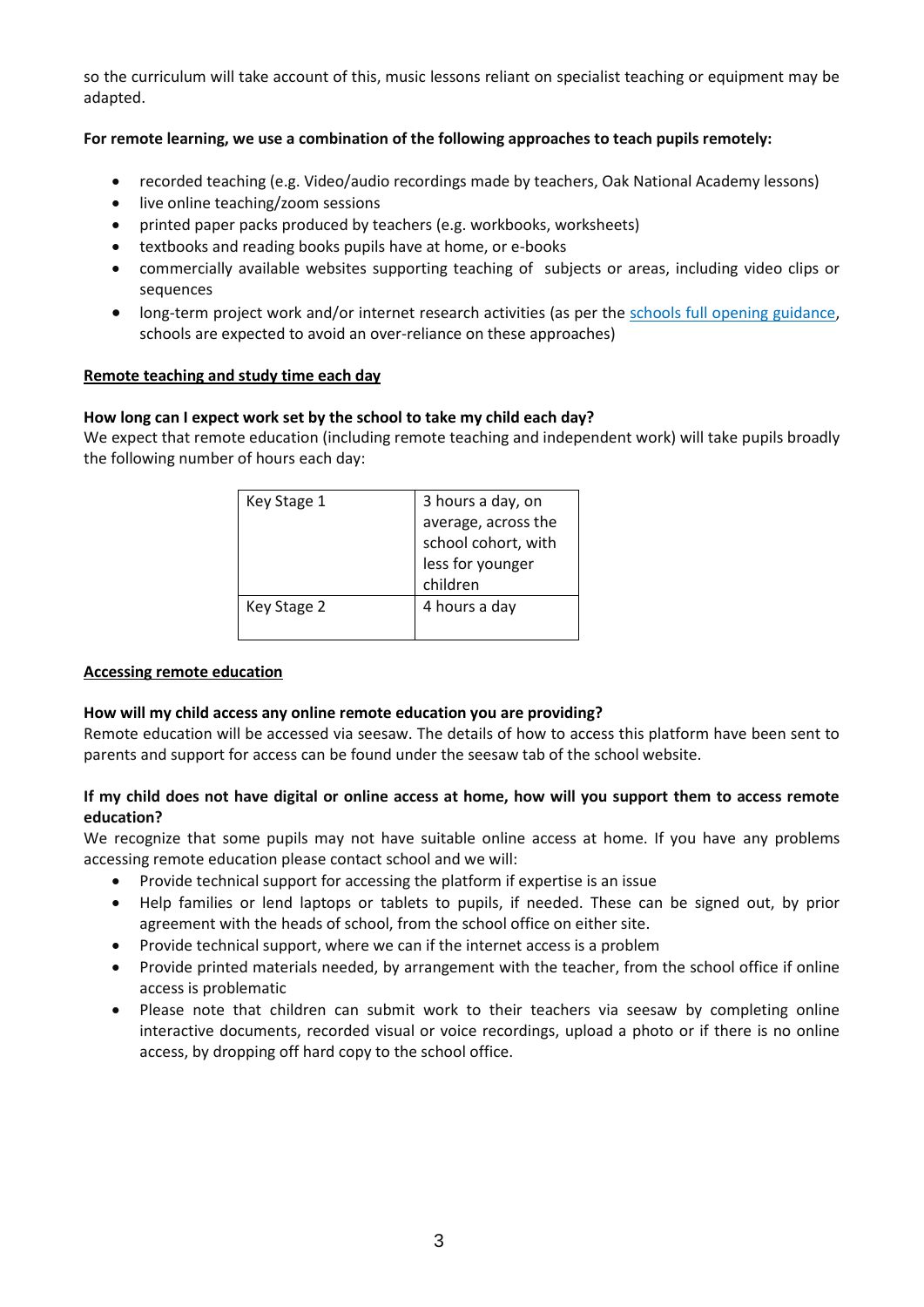# **Engagement and feedback**

# **What are your expectations for my child's engagement and the support that we as parents and carers should provide at home?**

# *Parents and pupils:*

As with in-school provision, we have the high expectations of children's engagement. We expect all children to access our remote education provision and complete the learning tasks set, to a good standard and upload completed daily work by the end of each day (preferably before 4pm if possible)

We ask that Parents will support children in learning by maintaining an effective routine and completing the learning set. All tasks will be created, set and pitched at the appropriate level for children to ensure that they can engage with sessions, it is our aim that this will be as independent as possible. Children are expected to join zoom lessons/support sessions and keep in touch sessions if at all possible and listen and join in appropriately when participating in zoom sessions.

# **How will you check whether my child is engaging with their work and how will I be informed if there are concerns?**

To reflect the same practice as in school, a daily register will be taken to check which children are:

- **.** logging on to seesaw daily
- completing tasks that they have been set
- Participating in organised zoom sessions

# **How will you check whether my child is engaging with their work and how will I be informed if there are concerns?**

If there are any circumstances arising where engagement is a concern, class teachers, support staff and senior leaders will contact parents/carers via phone call to discuss how we can support in raising the engagement of your child with our remote education provision. In some cases, support from Education Welfare Services may be beneficial.

# **How will you assess my child's work and progress?**

Feedback can take many forms and may not always mean extensive written comments for individual children. For example, whole-class feedback or verbal comments via digital platforms are also valid and effective methods, amongst many others. Our approach to feeding back on pupil work is as follows:

- Have the highest expectations of all pupils in relation to quality of work produced
- Be positive and value the effort of the pupils to engage in the learning
- Reflect and take account of the circumstances of both the learner and teacher
- Follow the marking and feedback policy to mirror in-school practice
- Provide regular feedback on every child's work via seesaw and zoom as appropriate
- Ensure that children are aware of the next steps in their learning

#### **Additional support for pupils with particular needs**

At St John's, we recognise that some pupils, for example, those with special educational needs and disabilities (SEND), may not be able to access remote education without support from adults at home. We acknowledge the difficulties this may place on families, and we will work with parents and carers to support those pupils. The vast majority of these children will be accommodated in school wherever possible, except in 'isolation' situations.